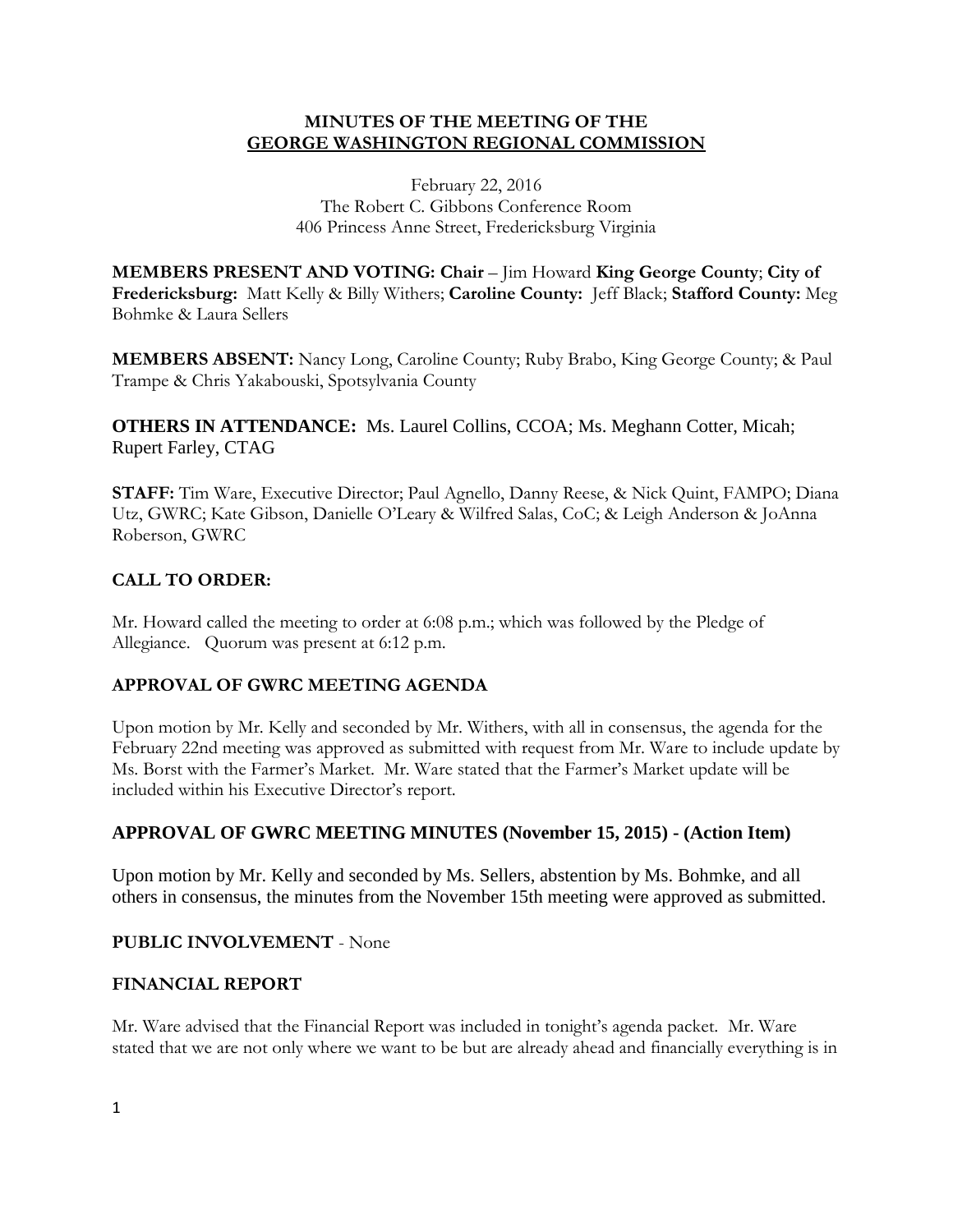the positive. Mr. Withers stated he was happy to see the Commission achieve such a positive financial position & thanked Mr. Ware for his efforts.

## **EXECUTIVE DIRECTOR'S REPORT**

Mr. Ware advised that we have long-time employee, Sandi Moore, who will be retiring due to health reasons effective March 1, 2016. Mr. Ware also stated that we have some position changes in our CoC department and turned the floor over to Ms. Kate Gibson for the introductions. Ms. Gibson advised that Mr. Wilfred Salas has been working with the CoC in a Vista position this past year. His tenure will end on Wednesday and taking his place is Ms. Danielle O'Leary.

Ms. Elizabeth Borst with the Farmer's Market advised that upcoming is a grant for the farmer's markets. Ms. Borst stated that the grant will allow for more markets and in more places. Ms. Borst stated that the farmer's market would also be applying for the MWHealth Care grant again this year and that last year the local farmer's market won the MWHealth Care's award. Ms. Borst stated that the food access program which is used at the farmer's markets that provides a \$10.00 match for fresh vegetables if the SNAP benefit are used for payment. Ms. Borst stated that this year the match has increased to \$20.00. Ms. Borst stated that Mary Washington Hospital's outreach goal this year is to combat obesity as this is now the number one health concern. Ms. Borst stated that they were moving ahead with completing and filing the non-status application and the application is due to be completed by March 16, 2016. Ms. Borst stated that a more formal report will be provided at the upcoming March Commission meeting.

### **OLD BUSINESS** - None

### **NEW BUSINESS:**

a.) **Resolution No. 16-12, Recognizing dedicated service of Mr. Gary Snellings** – Mr. Tim Ware

Upon motion by Ms. Sellers and seconded by Mr. Kelly, with all concurring, Resolution No. 16-12 was adopted by the George Washington Regional Commission.

**b.) Resolution No. 16-13, Recognizing dedicated service of Mr. Dale Sisson** – Mr. Tim Ware

Upon motion by Mr. Kelly an seconded by Ms. Sellers, with all concurring, Resolution No. 16-13 was adopted by the George Washington Regional Commission.

**c.) Local Emergency Planning Committee (LEPC) Update** – Mr. Mark Stone, Stafford County Division of Emergency Management

Mr. Mark Stone advised that two years ago GWRC supported the formation of a regional Emergency Managers Committee (REPC) that would represent Planning District 16. Mr. Stone stated that the purpose of the committee was to track hazardous materials that were transported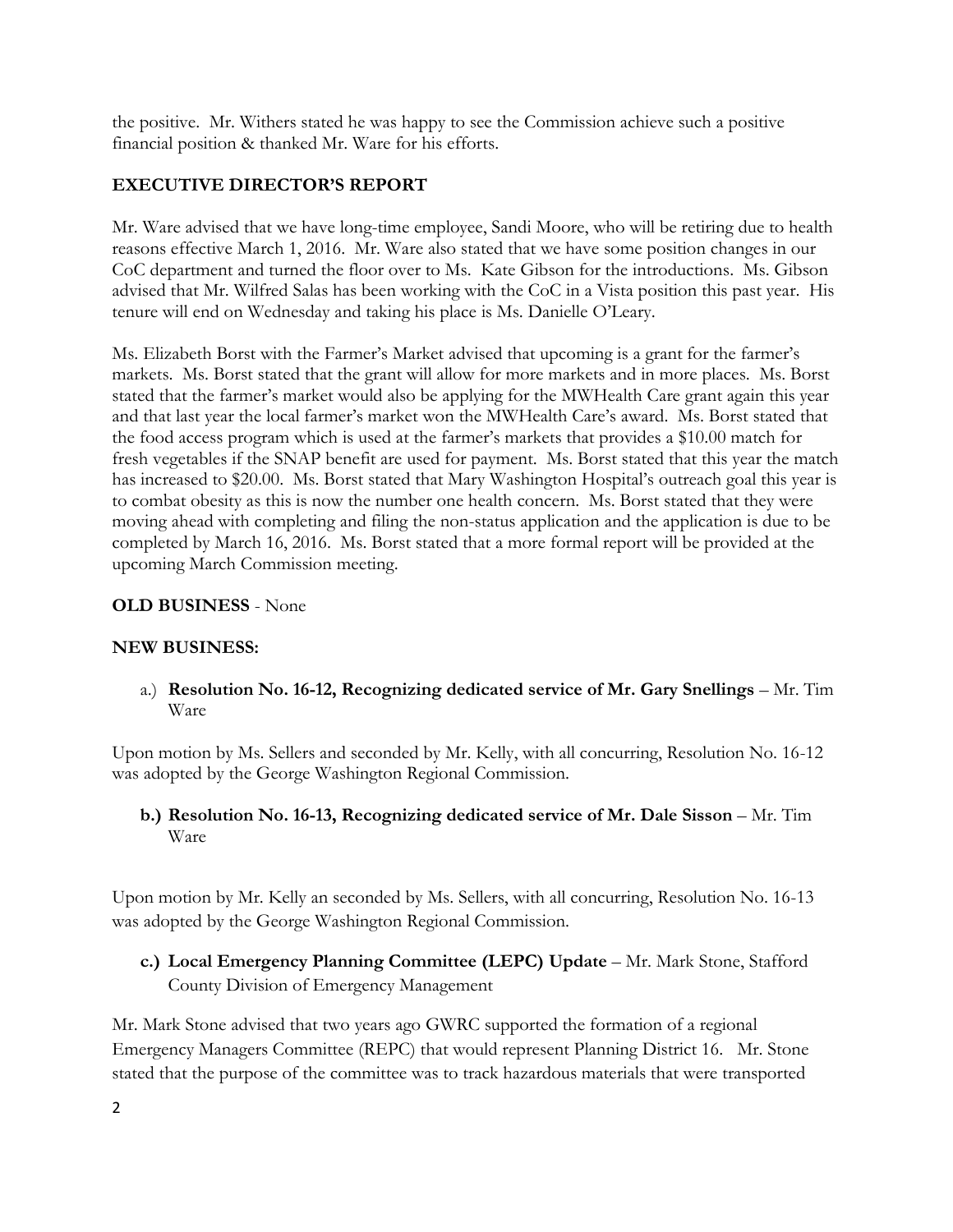through the region. Mr. Stone relayed that the committee was launched and supported by GWRC. Mr. Stone stated that the committee adopted by-laws, established membership requirements, etc. and this committee and its purpose were submitted to the State. Mr. Stone advised that the committee currently consists of 19 members and the State has granted temporary approval and will grant permanent approval when the VERC convenes at its upcoming annual meeting to be held later in 2016. Mr. Stone advised that both the counties of Caroline and King George have their own local emergency planning departments; however, they are also a member of the regional committee. Mr. Stone relayed that these 2 localities have brought a lot of ideas, scenarios, etc. to the table as they have already undertaken individually what the regional committee hopes to accomplish.

Mr. Stone advised that the committee is working on drafts that encompass larger REPC and the goal is to launch the expanded committee purpose in the spring of 2016. Mr. Stone stated that the efforts have been facilitated by and through Mr. Tim Ware and the committee is federally mandated and has representation from each locality.

# **d.) Supportive Housing Discussion – Ms. Meghann Cotter, Micah Ecumenical Ministries**

Ms. Cotter advised in the supportive housing discussions that it focuses on those classified as "literal homeless". This classification relates to those individuals who live on the streets, live in cars, live in abandoned buildings, etc. whereby these residences are not classified as a normal habitation. Normal habitation applies to those residents who live in homes, shelters, with family members, etc. Ms. Cotter relayed that this definition previously applied to those residents who resided in hotels and these residents represent a smaller population within the region. Ms. Cotter stated that the focus group is for the chronic homeless population who have been homeless for 12 months or longer; have been in a group home for up to 3 years; & per federal regulations also have been diagnosed with medical issues.

Ms. Cotter stated that as with all programs and agencies there are always too many people who need services and never enough money to meet everyone's needs. Ms. Cotter stated that the state is now targeting its financial resources to the chronic homeless populations.

Ms. Cotter advised that communities have 3 types of housing that occurs where funding is applied and these are:

- 1.) Minimal Assistance these are residents who are looking for a place to live that is affordable & they may need financial assistance with security deposits, etc.
- 2.) Short-Term Assistance these are residents who have someone walk them through home ownership; setting up a budget; establishing a checking/savings account, etc. and this program is designed for assistance to be administered for up to 24 months. However, most residents only end up utilizing the program assistance for a period of 3-6 months.
- 3.) Permanent Supportive Housing This is the most intensive component of the program. These are for residents who require rental subsidy and housing that encompasses 30%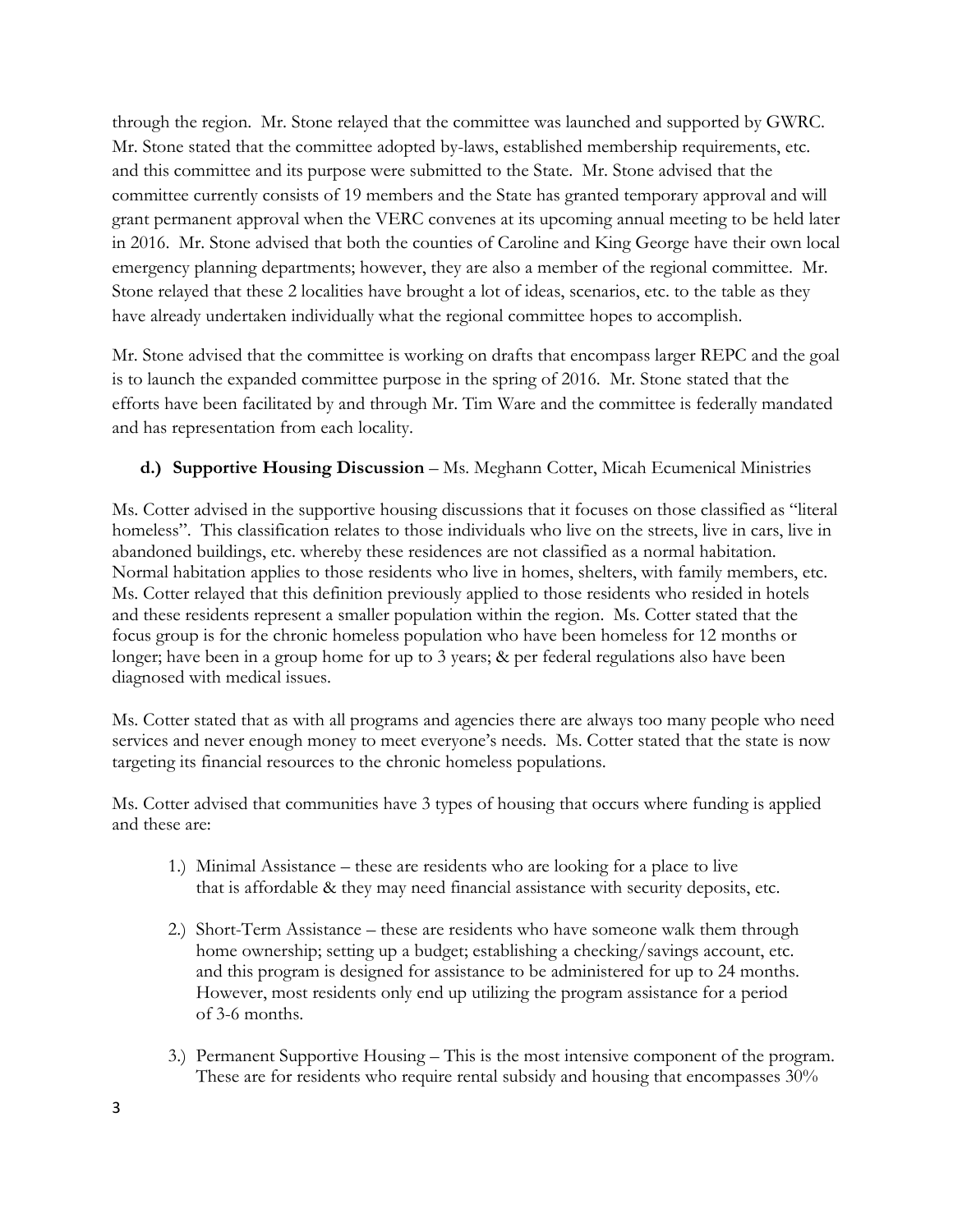of their income. Ms. Cotter stated that there are no time limits assessed to the Permanent Support Housing category and these services could potentially be for life if necessary. Ms. Cotter advised that this region is very fortunate because there are 8 properties that are owned outright so the agencies have leverage on how much rent residents are charged. The homes are owned mortgage-free so financial obligations can be flexible. Ms. Cotter relayed that prior to having these 8 properties, that the waiting list at one point actually closed because they had some residents that had been on a wait list for permanent housing for periods of 10 years or more.

Ms. Cotter advised that the percentage of chronic homelessness is now down to 58% since 2010, with less than 10% being housed. Those returning to homelessness has decreased as well as services from the police departments, the hospitals, or the jails. Ms. Cotter relayed that the national trend has now shown that the largest group of people who are chronically homeless is the 18-24 age group.

Mr. Withers stated that as there is a lack of adequate funding needed state-wide to combat the homeless population's issues but is the money that is received in this area used first to help our own residents first. Ms. Cotter concurred that the residents get the benefits and services first.

Ms. Cotter advised that for the chronic homeless group that immediate assistance is expended; however, it also focuses on a stabilization system and a continual support system to keep one from becoming homeless again. Ms. Cotter stated that the support work includes re-building connectivity to a faith community; encourage usefulness; encouraging one to seek, find, & keep jobs; encourage them daily to stay on track; on-going follow-up with the agencies; etc. The question was asked "who" pays for these services to be administered. Ms. Cotter stated that these services are paid for by HUD; by the Housing/Community Development agency; by non-profits; by partnerships; etc.

### **e.) Migration & Refugee Services** – Ms. Laurel Collins, Catholic Diocese of Arlington

Ms. Collins advised that in working with Mr. Ware on the United Way Assessments that it was determined that board members had expressed interest on the number of refugees that have come into the State and Mr. Ware asked that Ms. Collins provide an update accordingly.

Ms. Collins relayed that since 2005 23,000 refugees have settled in Virginia and there are 9 separate agencies that work with the refugee population. Ms. Collins stated that the definition of a refugee is one that has had to flee their homeland due to race, religion, nationality, political opinion, etc. The refugees need to have filed for refugee status. Ms. Collins relayed that immigrants and refugees are different as immigrants come to the state by choice and refugees have no choice. Ms. Collins stated that refugees have 3 choices: 1 – to return to original country; 2 – to receive permanent status in a second country; &  $3$  – re-settlement into a  $3<sup>rd</sup>$  country.

Ms. Collins relayed that the refugees who come to Virginia already have a tie here – i.e. family, support unit, and they are expected to find housing, jobs, etc. so they too become legal citizens – they are responsible for paying taxes, etc. The first 90 days is used for establishing housing,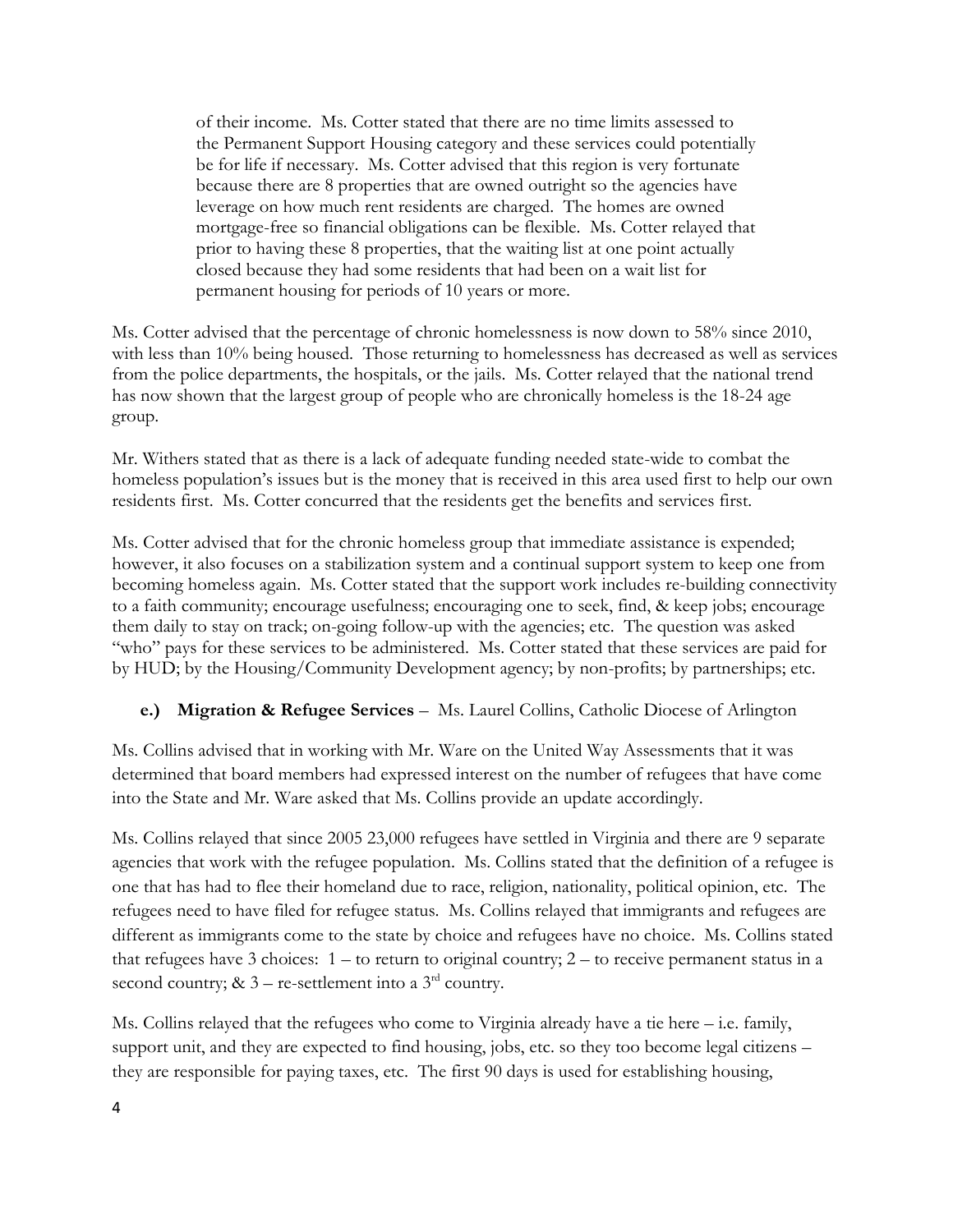enrolling for health care through the free and financially based medical facilities, participation in ESL classes, enrolled in schools, and locating jobs. Ms. Collins stated that with the federal matches from the federal grant program that within 180 days of arrival the refugees are self-sufficient.

Ms. Collins relayed that since October  $1<sup>st</sup>$ , 43 refugees have been admitted and 98% of those received were from Afghanistan. The Commission members stated that they understood the reasons why refugees come to this region; however, at the same time, that in order for the schools to accommodate the language barrier needs, the socialization skills needed, the educational needs that are required that this is a program whereby federal or state funds need to be financially supporting as the local school districts do not have staff specifically hired and designated to help and aid the refugee school children and these are districts whereby funding is already stretched.

# **f.) Resolution No. 16-14, Authorizing Execution of Agreement with the Virginia Department of Rail & Public Transportation - Ms. Diana Utz - GWRC**

Ms. Utz advised that Resolution No. 16-14 is asking for endorsement of the continuation grant for FY2017 from the Department of Rail & Public Transportation. Ms. Utz stated that this grant has been operating since the 70's and is used to fund the GWRideConnect program and other TDM projects.

Ms. Utz stated that this year, for the first time in 5 years, that a 5% increase is requested. Ms. Utz stated that the grant is an 80/20 match with DRPT providing 80% of the funding and the localities providing the additional 20%. Ms. Utz stated that the local match, with the requested 5% percent increase, will be \$4,447 and would provide an additional \$22,000 of funding. Ms. Utz stated that the increased funding would be applied to marketing expenses and administration salaries.

Upon motion by Mr. Kelly and seconded by Ms. Sellers, with all in concurrence, Resolution

No. 16-14 was adopted.

# **g.) Resolution No. 16-15, Approving the Slate of Officers to Serve In Fiscal Year 2016** - Mr. Tim Ware

Mr. Ware advised that as a result of Mr. Snellings from Stafford County no longer serving as a committee member to GWRC, that Resolution No. 16-15 is requesting the appointment of Ms. Sellers to serve as secretary for the remainder of the 2016 year.

Upon motion by Ms. Bohmke and seconded by Mr. Withers, with all concurring, Resolution

No. 16-15 was adopted.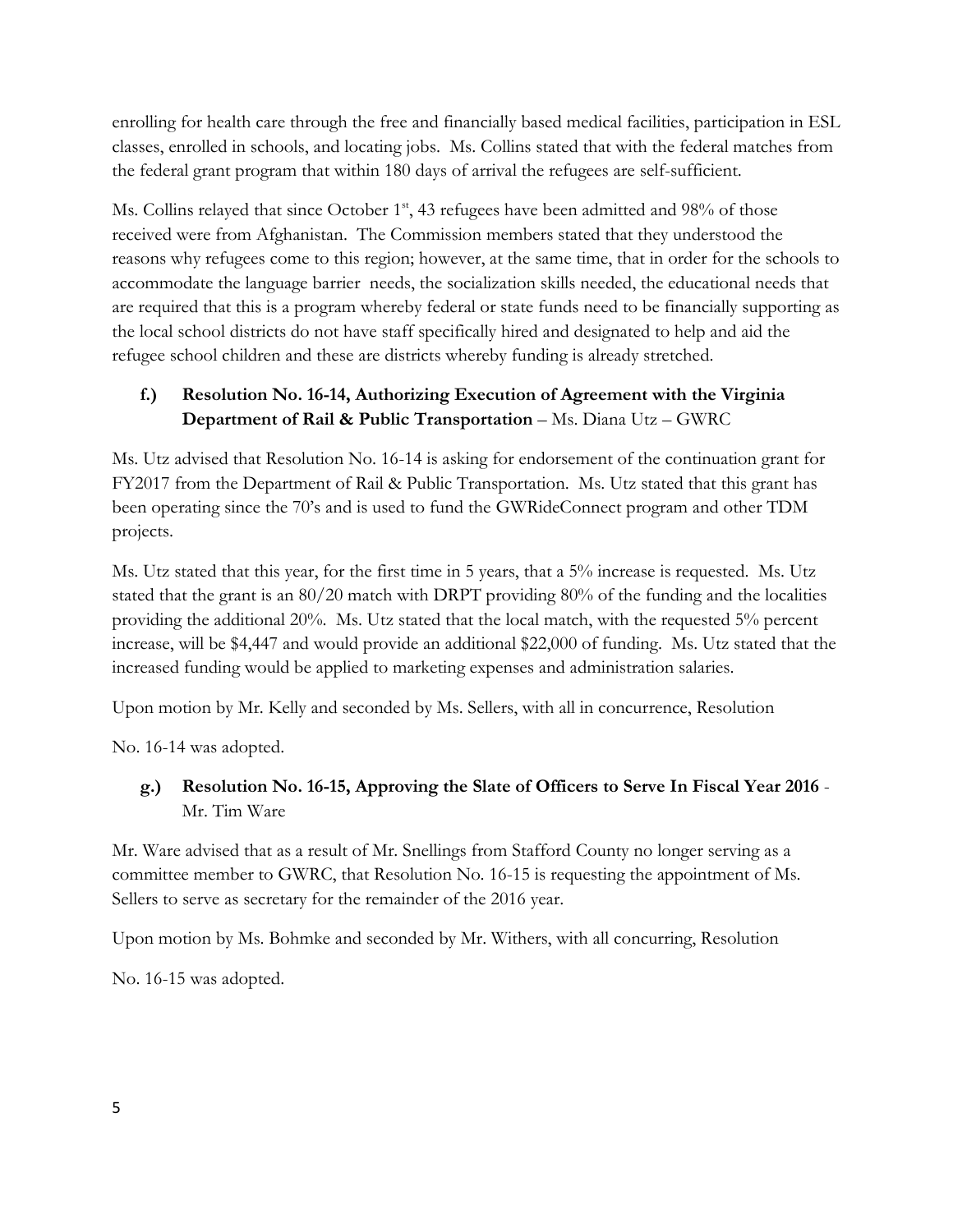## **h.) Resolution No. 16-16, Support by the George Washington Regional Commission for GO Virginia Initiative** – Mr. Tim Ware

Mr. Ware advised that the Commission has received a presentation at a previous meeting in regard to the GO VIRGINIA initiative. As a result of the economic recovery and job creations largely due to government cutbacks in defense and other federal programs that for the first time in a half – century, Virginia is trailing the nation. So for the purpose of planning for current and future generations to be able to enjoy the opportunities that have been experienced, Virginia needs strong private-sector growth and a more diversified economy.

Mr. Ware advised that Resolution No. 16-16 will be utilizing planning districts in Virginia to become key partners in developing, reviewing and potentially administering regional projects that qualify for assistance from GO VIRGINIA.

Upon motion by Mr. Black and seconded by Mr. Kelly, with all concurring, Resolution

No. 16-16 was adopted.

## **i.) Virginia's Urban Crescent** – Mr. Tim Ware

Mr. Ware advised that a meeting was held at the University of Mary Washington on December 11, 2015. The Virginia Urban Crescent members met to discuss the following concerns regarding the Commonwealth's share of funding for public education:

- 1.) Since FY2009, the Commonwealth has reduced its share of funding for public education by more than \$1 billion dollars
- 2.) The State funding per pupil inflation adjustment has decreased from \$4,275 per student in FY2009 to \$3,655 per student in FY2015
- 3.) Virginia's local governments are now contributing double the amount needed under the current statute for public education
- 4.) In comparison with other states, Virginia is in the top 10 in both per capita and median household incomes but in the bottom 10 for its public education funding

Mr. Ware advised that a copy is included in tonight's agenda packet that shows those who are in support of forwarding a request to the 2016 Virginia General Assembly and Governor. The request is that consideration be given to the Commonwealth increasing the required share of funding to ensure the State has a high quality public education system.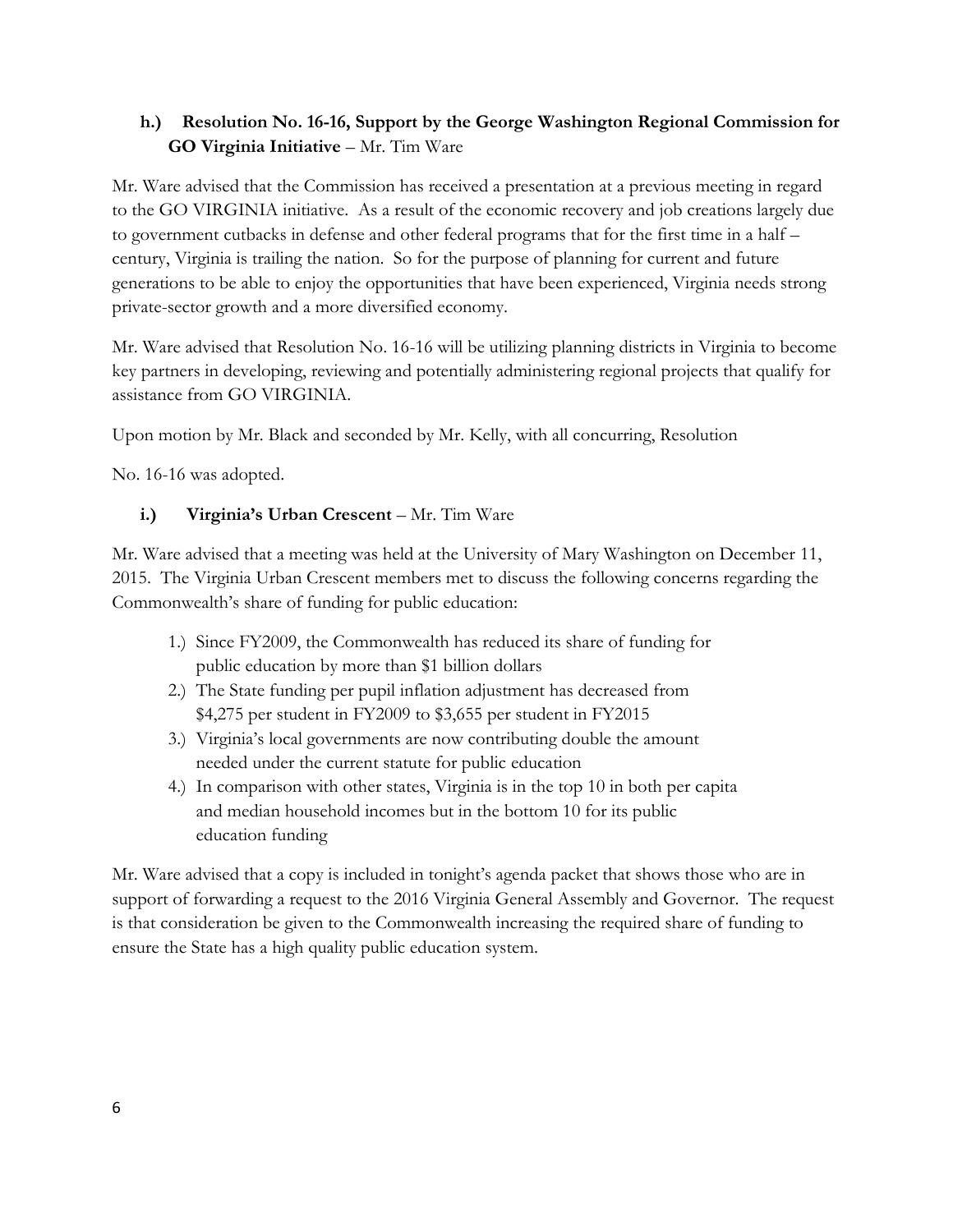# **j.) Resolution No. 16-17, Amending the Joint GWRC/FAMPO Title VI Nondiscriminatioin Plan** – Mr. Paul Agnello, FAMPO

Mr. Agnello advised that every 3 years, per federal regulations, the MPO's & FAMPO are required to update its Title VI NonDiscrimination Plan. Mr. Agnello relayed that this year's update resulted in only minimal administrative amendments and did not require a 30-day comment period.

Mr. Agnello relayed that a copy of the Title VI Plan is included in tonight's agenda packet and Resolution No. 16-17 is asking that it be adopted by the George Washington Regional Commission.

Upon motion by Mr. Withers, seconded by Ms. Sellers, with all concurring, Resolution

No. 16-17 was adopted. Ms. Sellers did ask that for future plan amendments that consideration be given to sexual gender references within the plan and that they be updated accordingly to either reflect a specific gender and/or to refer to the genders as being generic in nature.

# **k.)** House Bill 2 Recommended Project Funding Scenario – Mr. Paul Agnello, FAMPO

Mr. Agnello provided an update on the HB2. Mr. Agnello advised that staff recommendations from the Secretary's Office, VDOT & DRPT were released in draft form on January 19, 2016. Mr. Agnello stated that the draft can be potentially changed by the CTB between now and May, 2016. Mr. Agnello stated that one change this year is that if a project is selected and approved for funding then it will be an "all or nothing" approach & no more partial funding will be allocated to a specific project.

Mr. Agnello stated that overall GWRC's projects did well. Three of the five regional projects submitted by GWRC were selected; all eight of the GWRC district grant projects were selected; and overall 11 of 13 projects in the GWRC region were selected. Mr. Agnello stated that district-wide, 19 of 22 projects submitted by the Fredericksburg District were selected.

Mr. Agnello relayed that a copy of the handout is included within tonight's agenda packet and the specific projects submitted and selected are listed for review as members choose. Mr. Agnello stated that the observations from round 1 of the HB2 process is that the smaller projects scored better than larger projects; projects leveraging some non HB2 funding scored better than those projects that did not have any funding allocated towards them; large highway widening projects scored poorly; & multimodal projects overall scored well – bicycle & TDM projects scored high; however, rail projects did not score as well.

Mr. Agnello advised that round 2 of HB2 is now beginning as the State has recommended that the PDC's & MPO's start the development of their project list now. July  $1<sup>st</sup>$  is the preapplication coordination start-up date. August  $1<sup>st</sup>$  is the date that the open period begins for applications to be submitted. September  $30<sup>th</sup>$  is the last day that applications will be accepted.